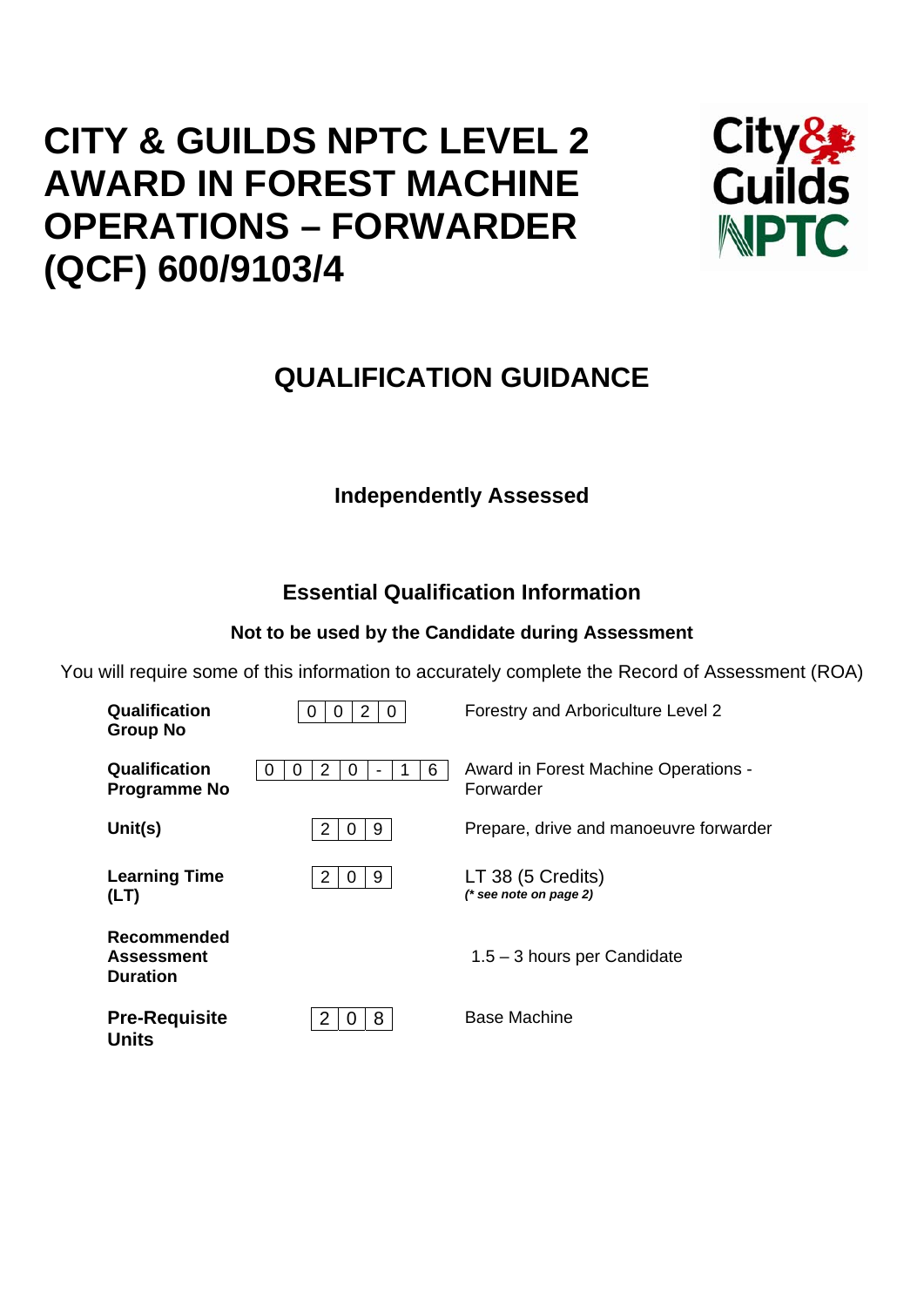### **City and Guilds NPTC Level 2 Award in Forest Machine Operations - Forwarder (QCF) Qualification guidance**

#### **Introduction**

The scheme will be administered by City & Guilds

City & Guilds will:

 Publish - Scheme regulations - Qualification guidance - Training material - Trainers support material Approve centres to co-ordinate and administer the scheme Set standards for the training of verifiers and assessors Recruit, train and deploy verifiers Manage verification Issue certificates to successful Candidates

#### **The Qualification**

The qualification will be awarded to candidates who achieve the required level of competence in the units to which their certificate relates.

#### **What is the Qualifications and Credits Framework?**

OFQUAL have introduced the Qualifications and Credit Framework (QCF) to increase flexibility for learners and employers. Qualifications may be built up from individual units according to rules of combination. The units are derived from the National Occupational Standards, which are compiled by Lantra SSC, the Sector Skills Council for the Land-based industries.

#### **Instruction**

Attendance at a course of instruction is not a pre-requisite for an application for an assessment but potential Candidates are strongly advised to ensure that they are up to the standards that will be expected of them when they are assessed.

#### **\* Learning Time (LT)**

Learning Time (LT) is a better indicator of the time requirement needed for a candidate to achieve competence in this qualification. It has replaced Guided Learning Hours (GLH) which are defined as *"tutor or teacher led hours"*. LT is defined as **"a notional measure of the learning time a typical learner might be expected to take to complete and achieve all learning outcomes"**. It takes into account prior learning and encompasses: formal learning (including classes, tutorials, on line tuition), coaching and mentoring, practical work, relevant IT activity, information retrieval, expected private study and revision, work-based activity which leads to assessment, practice to achieve competence, formative assessment, programme planning and feedback.

#### **Access to Assessment**

Assessment centres will be responsible for arranging assessment on behalf of the Candidate.

The minimum age limit for Candidates taking Certificates of Competence is 16 years. There is no upper age limit.

The assessment consists of **one** compulsory unit:

| Unit 209 |  |
|----------|--|
|----------|--|

Prepare, Drive and Manoeuvre Forwarder

- Outcome 1. Be able to work safely (1)
- 2. Be able to prepare, drive and manoeuvre forwarder (2)
- 3. Be able to operate grapple (3)
- 
- 4. Know how to prepare forwarder (4)<br>5. Know how to drive and manoeuvre 5. Know how to drive and manoeuvre forwarder (5)
- 6. Know relevant health and safety legislation and industry good practice (6)

Candidates must successfully achieve **all** assessment activities in Mandatory unit 209.

#### **There are no endorsements for this Award.**

#### **Quality Assurance**

Verification is a process of monitoring assessment; it is an essential check to confirm that the assessment procedures are being carried out in the way City & Guilds has laid down. The overall aim of verification is to establish a system of quality assurance that is acceptable in terms of both credibility and cost effectiveness.

Approved Assessors will be subject to a regular visit by the verifier at a time when assessments are being undertaken.

A selection of assessment reports completed by the Assessor will be evaluated by a City & Guilds approved verifier.

Compliance with the verification requirements is a pre-requisite for Assessors remaining on the list of approved Assessors.

After assessment has been completed the Qualification Guidance is to be forwarded to the centre and retained by the centre until after the annual centre visit has taken place by a Quality Systems Consultant (QSC).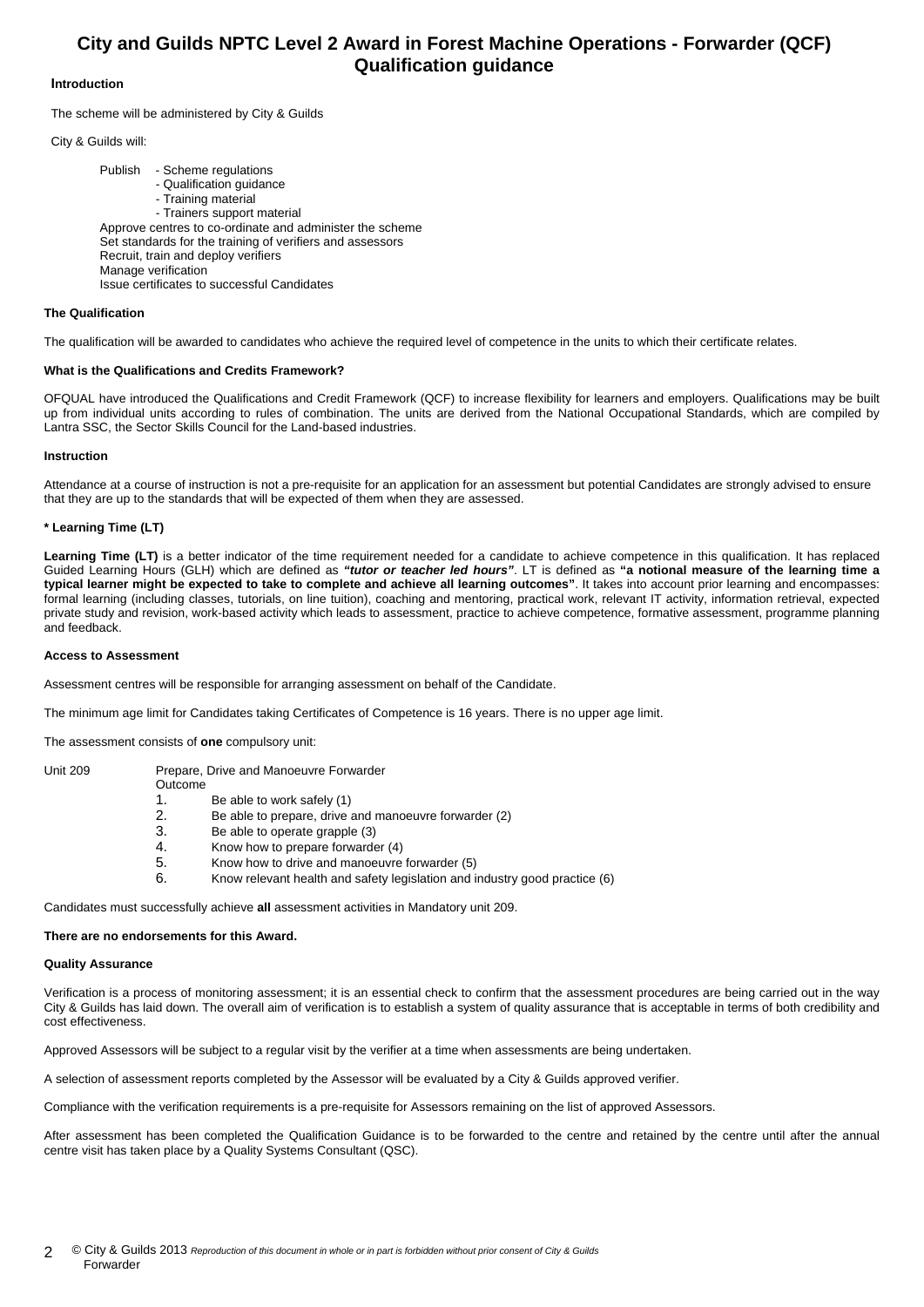#### **Performance Evaluation**

The result of each assessment activity is evaluated against the following criteria:

- **M** = Met Meets or exceeds the assessment criteria by displaying a level of practical performance and/or underpinning knowledge. If the Criterion has been MET, a tick ⊠ is to be put in the box provided in the bottom right-hand column of each section.
- **NM** = Not Met Does not satisfy the requirements of the assessment criteria, being unable to perform the practical task satisfactorily or safely or being deficient in underpinning knowledge. If the Criterion is NOT MET, a cross  $\boxtimes$  is to be put in the box provided in the bottom right-hand column of each section.

#### **Appeals and Equal opportunities**

Centres must have their own auditable, appeals procedures. If a Candidate is not satisfied with the examination conditions or a Candidate feels the opportunity for examination is being denied, the Centre Manager should, in the first instance, address the problem. If, however the problem cannot be resolved, City & Guilds will arbitrate and an external verifier may be approached to offer independent advice. All appeals must be clearly documented by the Centre Manager and made available to the external verifier or City & Guilds if advice is required.

Should occasions arise when centres are not satisfied with any aspect of the external verification process, they should contact Verification Services at City & Guilds.

Access to the qualification is open to all, irrespective of gender, race, creed, age or special needs. Subject to H&S restrictions the Centre Manager should ensure that no learner is subjected to unfair discrimination on any grounds in relation to access to assessment and to the fairness of the assessment. QCA requires City & Guilds to monitor centres to check whether equal opportunities policies are being adhered to.

#### **Validation of Equipment**

A Manufacturer's instruction book or operator's manual should be available for the Candidate to use during the assessment if required.

Vehicles must comply with department of Transport and road Traffic acts where relevant.

Any appropriate item of machinery complying with current legal requirements is acceptable for the assessment, provided it is suitably equipped for **all** assessment activities to be carried out.

#### **Additional Information**

May be sought from the relevant manufacturer's operator manuals or any other appropriate training or safety publication.

Questions should be related to the background or employment aspirations of the candidate and, where possible, product labels used should be representative of products typically used in that sector or industry.

Candidates who undertake this assessment and have met the requirements are reminded of their legal obligation to receive/undertake appropriate additional training in the use of any equipment that differs from that used during the assessment, but which they are nevertheless qualified to use.

#### **Assessment Guidance for the Assessor**

This qualification can only be assessed by an Assessor who is suitably qualified and meets the requirements of the awarding body. The Assessor must be independent **and cannot have been involved with the training of the Candidate**. Please see City & Guilds Centre Manual for guidance.

The Candidate is to be notified of the place and time of assessment and when formal assessment commences and ceases.

Assessors are reminded that assessment is a formal process and that assessment must be carried out using this Qualification Guidance. All relevant assessment criteria must be assessed against the criterion as specified in the Qualification Guidance. Assessment will be carried out by direct observation and by oral questioning of the Candidate. **Where a specific number of responses are required theses may include other suitable answers not specified if they are deemed to be correct by the Assessor**. The performance of the Candidate is to be recorded on the Qualification Guidance as directed by completing the tick boxes. Space has been provided on the Qualification Guidance for the person assessing to record relevant information which can be utilised to provide feedback to the Candidate. After assessment has been completed the Qualification Guidance document is to be retained by the assessor and provided if required by a Quality Systems consultant (QSC).

#### **Assessment Guidance for Candidate**

A list of registered assessment centres is available from City & Guilds NPTC. (www.nptc.org.uk)

Assessment is a process by which it is confirmed that the candidate is competent in the unit(s) within the award to which the assessment relates. It is the process of collecting evidence about his/her capabilities and judging whether that evidence is sufficient to attribute competence.

The Candidate must be registered through the City & Guilds approved assessment centre for this qualification prior to the assessment.

The results of the assessment will be recorded on the Record of Assessment form (ROA).

The qualification guidance contains criteria relating to:

- Observation of practical performance
- Assessment of underpinning knowledge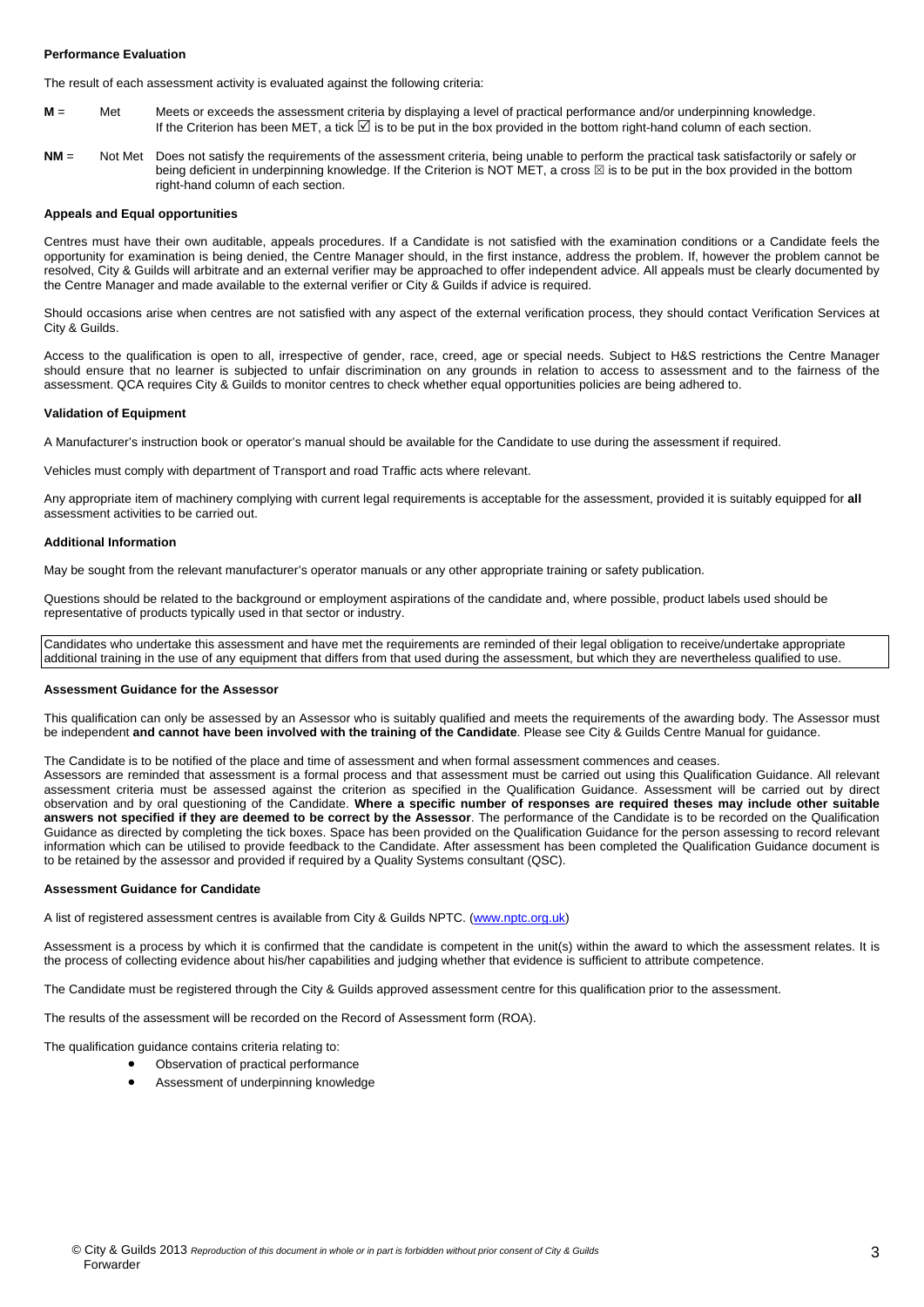#### **Safe Practice:**

- 1. Assessors must hold a current 'First Aid at Work' Certificate.
- 2. It is strongly recommended that Candidates hold at least a recent, recognised 'Emergency First Aid' Training Certificate.<br>2. All forest machines used in the assessments must comply with relevant Arboriculture and Egrest
- 3. All forest machines used in the assessments must comply with relevant Arboriculture and Forestry Advisory Group (AFAG) Safety Guides
- 4. Candidates should be familiar with the machine that they are going to operate.<br>5. Appropriate Personal Protective Equipment (PPF) must be worn at all times
- 5. Appropriate Personal Protective Equipment (PPE) must be worn at all times.
- 6. A First Aid kit meeting current regulations, of the appropriate size for the number of persons on site, must be available.
- 7. The Assessor must ensure a Risk Assessment is carried out, and sufficient control measures implemented.
- 8. Any necessary permissions must have been granted, and notifications made as appropriate: (e.g. Forestry Commission, Forest Enterprise, Private owners etc).
- 9. All equipment being used for this assessment must comply with relevant requirements of the Provision and Use of Work Equipment Regulations (PUWER) 1998 and Lifting Operations and Lifting Equipment Regulations (LOLER) 1998.
- 10. Information may be sought from the relevant operator manuals or any other appropriate training or safety publication.
- 11. Provision must be made to avoid the risk of environmental pollution and adequate control measures must be implemented. (a suitable response kit to be available on the machine)
- 12. It is the responsibility of the Assessor and the Candidate to ensure that any additional requirements and provisions are met as relevant to this qualification.
- 13. Whenever the Candidate leaves the base machine, the parking brake must be applied.
- 14. When the Base Machine is parked and left unattended, or any attachments/detachments of equipment, must carry out the safe stop procedure.
- 15. The Base Machine must be operated in such a way that the Candidate, Assessor, other persons or equipment are not endangered.
- 16. All ancillary equipment, when detached must be left in a safe and stable condition.
- 17. Candidates must comply with current regulations when working at heights regulations 2005 amended
- 18. The assessment is carried out in accordance with the safety guidelines laid down in Arboriculture and Forestry Advisory Group (AFAG) Safety Guides, Health and Safety publications and current machinery directives.
- 19. A breach of Health and Safety that puts any person at risk during the assessment process will result in the assessment being terminated and the Candidate not meeting the required standard
- 20. Initial tonnage is measured on unladen vehicle weight

#### **Validation of Equipment:**

Any Base Machine complying with industry guidance and European directives is acceptable for the test, provided it is suitably equipped for **all** assessment activities to be carried out. Where a ROPs structure is fitted, an operator seat restraint is in place and functional.

**Any machine that can lift or suspend the load above the operator, who isn't protected by adequate/suitable FOPS and OPS, will be required to produce a current LOLER certificate to the Assessor** 

> **Published by City & Guilds Building 500 Abbey Park Stareton Warwickshire CV8 2LY**

**T +44 (0)24 7685 7300 F +44 (0)24 7669 6128 www.nptc.org.uk e-mail: information@cityandguilds.com**

**City & Guilds is a registered charity established to promote education and training**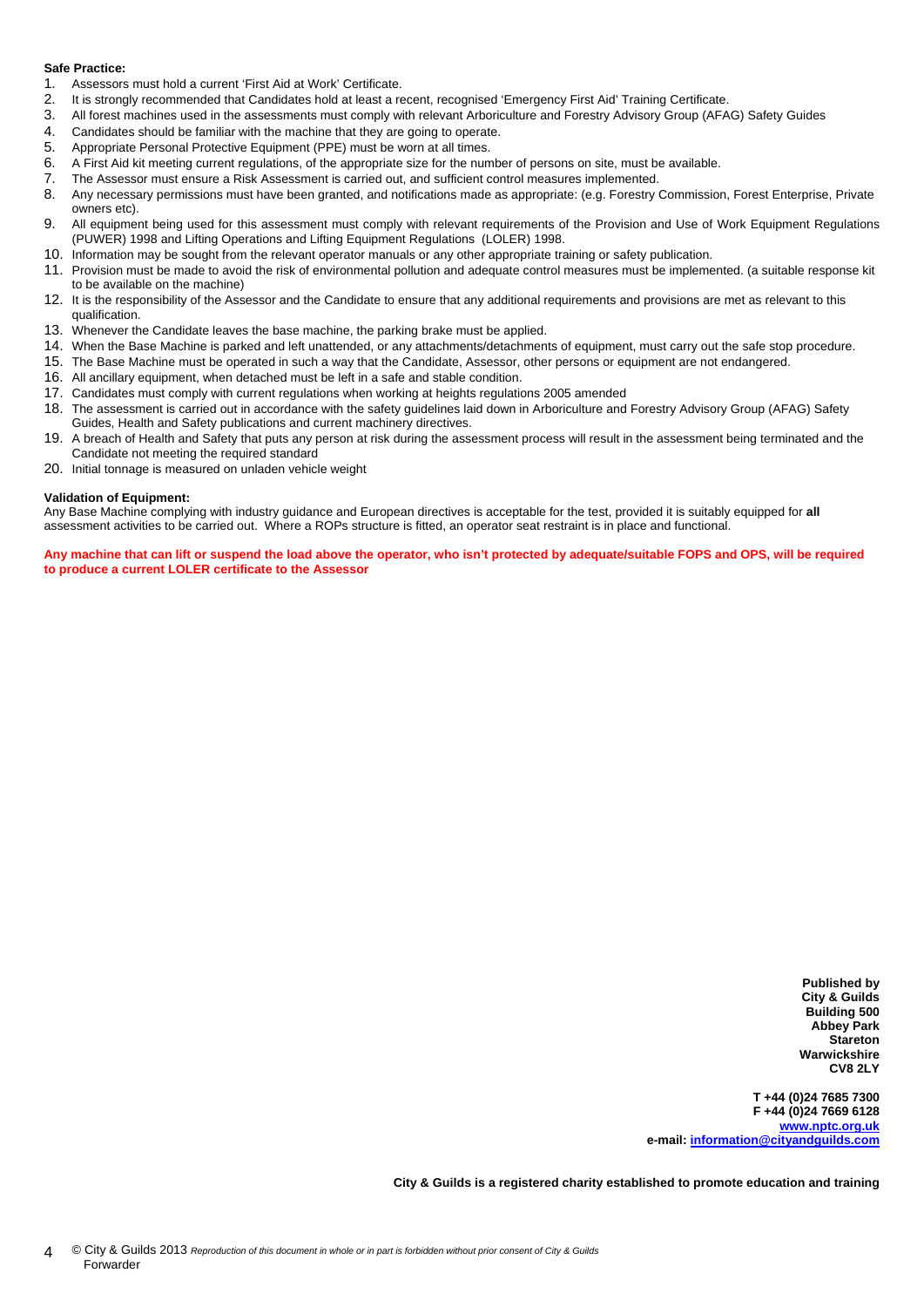|                                                                                                                                                                                                                                                                                                                                        |  | Name:                                |                                                                                                    | Date:                                                                                                                                                                                                                                                                                                                                                                                              | <b>Start Time:</b>                                                                               | <b>Duration:</b> |                                                                                             |                                                                                                                 |                                                                              |                                                                                             |
|----------------------------------------------------------------------------------------------------------------------------------------------------------------------------------------------------------------------------------------------------------------------------------------------------------------------------------------|--|--------------------------------------|----------------------------------------------------------------------------------------------------|----------------------------------------------------------------------------------------------------------------------------------------------------------------------------------------------------------------------------------------------------------------------------------------------------------------------------------------------------------------------------------------------------|--------------------------------------------------------------------------------------------------|------------------|---------------------------------------------------------------------------------------------|-----------------------------------------------------------------------------------------------------------------|------------------------------------------------------------------------------|---------------------------------------------------------------------------------------------|
|                                                                                                                                                                                                                                                                                                                                        |  | <b>Start Time:</b><br>Name:<br>Date: |                                                                                                    |                                                                                                                                                                                                                                                                                                                                                                                                    | <b>Duration:</b>                                                                                 |                  |                                                                                             |                                                                                                                 |                                                                              |                                                                                             |
| <b>Candidate A</b><br><b>Candidate B</b><br><b>Candidate C</b><br>Name:<br><b>Candidate D</b><br>Name:<br><b>CRITERIA</b><br><b>ASSESSMENT</b><br><b>ASSESSOR</b><br><b>NUMBER</b><br><b>CRITERIA</b><br><b>GUIDANCE</b><br>Identify the hazards<br>1.1<br>and risks associated<br>with the working area<br>and the proposed work<br>1 |  |                                      | Date:                                                                                              | <b>Start Time:</b>                                                                                                                                                                                                                                                                                                                                                                                 |                                                                                                  | <b>Duration:</b> |                                                                                             |                                                                                                                 |                                                                              |                                                                                             |
|                                                                                                                                                                                                                                                                                                                                        |  |                                      |                                                                                                    | Date:                                                                                                                                                                                                                                                                                                                                                                                              | <b>Start Time:</b>                                                                               | <b>Duration:</b> |                                                                                             |                                                                                                                 |                                                                              |                                                                                             |
|                                                                                                                                                                                                                                                                                                                                        |  |                                      |                                                                                                    |                                                                                                                                                                                                                                                                                                                                                                                                    | <b>ASSESSMENT</b><br><b>ACTIVITIES</b>                                                           |                  |                                                                                             | <b>CANDIDATE</b><br>$\, {\bf B}$                                                                                | C                                                                            |                                                                                             |
|                                                                                                                                                                                                                                                                                                                                        |  |                                      | The Candidate to state<br>four hazards and three<br>risks with the working<br>area/work to be done | relevant to:<br>The work area/work to be done<br>Hazards<br>power lines<br>$\bullet$<br>terrain<br>$\bullet$<br>access routes<br>$\bullet$<br>chain shot<br>$\bullet$<br>risk zones<br>$\bullet$<br>struck by timber<br>$\bullet$<br>$\bullet$<br><b>Risks</b><br>operator<br>$\bullet$<br>others on site<br>$\bullet$<br>public<br>$\bullet$<br>other machine operators<br>$\bullet$<br>$\bullet$ | Identify hazards (anything with the potential to<br>cause harm) and risks (who might be harmed), |                  | A<br>$\Box$<br>□<br>$\Box$<br>□<br>□<br>□<br>$\Box$<br>□<br>$\Box$<br>$\Box$<br>□<br>$\Box$ | $\Box$<br>$\Box$<br>$\Box$<br>$\Box$<br>$\Box$<br>$\Box$<br>$\Box$<br>$\Box$<br>$\Box$<br>$\Box$<br>$\Box$<br>□ | $\Box$<br>□<br>$\Box$<br>□<br>$\Box$<br>□<br>□<br>⊔<br>$\Box$<br>□<br>□<br>□ | D<br>Ц<br>□<br>$\Box$<br>$\Box$<br>$\Box$<br>□<br>$\Box$<br>□<br>$\Box$<br>$\Box$<br>□<br>□ |
|                                                                                                                                                                                                                                                                                                                                        |  |                                      | The Candidate to state<br>four hazards and three<br>risks for the machine                          | The machine<br>Hazards<br>struck by machine<br>access and egress<br>$\bullet$<br>moving parts<br>$\bullet$<br>hot surfaces<br>$\bullet$<br>working at heights<br>$\bullet$<br>high pressure fluids<br>$\bullet$<br>$\bullet$<br><b>Risks</b><br>public<br>$\bullet$<br>operator<br>environment<br>$\bullet$                                                                                        | Met√ Not Met X                                                                                   |                  | $\Box$<br>$\Box$<br>$\Box$<br>□<br>□<br>$\Box$<br>$\Box$<br>□<br>$\Box$<br>П                | $\Box$<br>$\Box$<br>$\Box$<br>□<br>□<br>$\Box$<br>$\Box$<br>$\Box$<br>□<br>П                                    | $\Box$<br>$\Box$<br>□<br>□<br>□<br>$\Box$<br>□<br>⊔<br>□<br>$\Box$           | □<br>$\Box$<br>$\Box$<br>$\Box$<br>$\Box$<br>$\Box$<br>□<br>□<br>$\Box$<br>□                |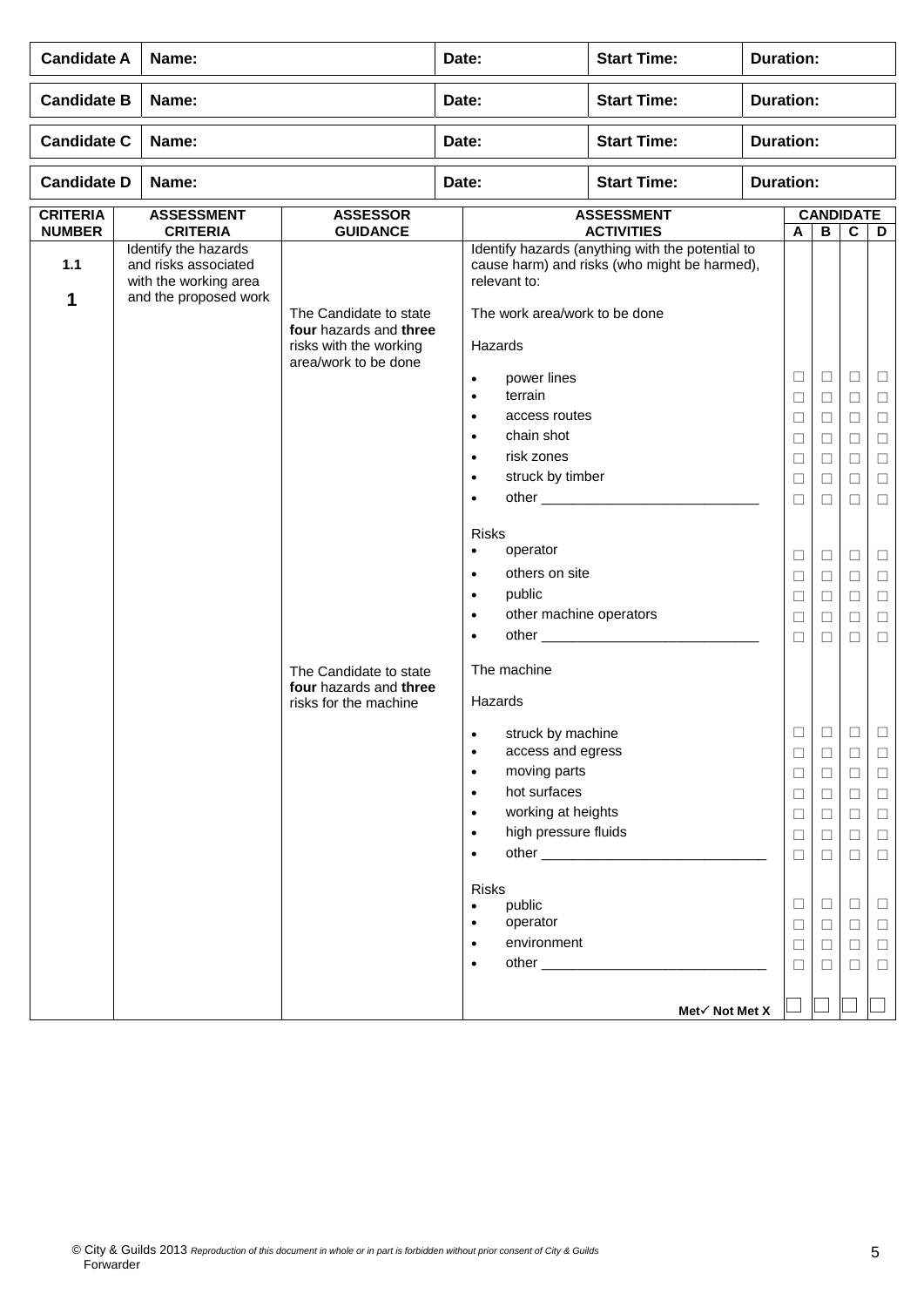| <b>CRITERIA</b>        | <b>ASSESSMENT</b>                                                                  | <b>ASSESSOR</b>                                                                                                       | <b>ASSESSMENT</b>                                                                                                                                                                                                                                     |                            |                            | <b>CANDIDATE</b>           |                            |
|------------------------|------------------------------------------------------------------------------------|-----------------------------------------------------------------------------------------------------------------------|-------------------------------------------------------------------------------------------------------------------------------------------------------------------------------------------------------------------------------------------------------|----------------------------|----------------------------|----------------------------|----------------------------|
| <b>NUMBER</b>          | <b>CRITERIA</b>                                                                    | <b>GUIDANCE</b>                                                                                                       | <b>ACTIVITIES</b>                                                                                                                                                                                                                                     | A                          | B                          | C                          | D                          |
| 1.2<br>1               | Use appropriate tools,<br>equipment and<br><b>Personal Protective</b><br>Equipment | Assessor to observe<br>appropriate tools,<br>equipment and PPE are<br>used in accordance to<br>industry good practice | All tools, equipment and Personal<br>$\bullet$<br>Protective Equipment are used in line with<br>industry good practice e.g. AFAG/HSE.<br>During all on site operations PPE in<br>$\bullet$<br>accordance with industry good practice<br>must be worn. | □<br>□                     | ⊔<br>□                     | □<br>$\Box$                | $\Box$<br>$\Box$           |
|                        |                                                                                    | All applicable to the task<br>at hand                                                                                 | Personal Protective Equipment identified could<br>include:                                                                                                                                                                                            |                            |                            |                            |                            |
|                        |                                                                                    |                                                                                                                       | safety helmet (if required)<br>$\bullet$<br>hearing protection (where needed)<br>$\bullet$                                                                                                                                                            | ⊔<br>$\Box$                | Ш<br>$\Box$                | ⊔<br>$\Box$                | ⊔<br>$\Box$                |
|                        |                                                                                    |                                                                                                                       | suitable protective gloves<br>$\bullet$                                                                                                                                                                                                               | $\Box$                     | □                          | $\Box$                     | $\Box$                     |
|                        |                                                                                    |                                                                                                                       | protective boots<br>$\bullet$                                                                                                                                                                                                                         | $\Box$                     | $\Box$                     | $\Box$                     | $\Box$                     |
|                        |                                                                                    |                                                                                                                       | non snag outer clothing<br>$\bullet$                                                                                                                                                                                                                  | □                          | $\Box$                     | $\Box$                     | $\Box$                     |
|                        |                                                                                    |                                                                                                                       | high visibility clothing where risk<br>$\bullet$<br>assessment identifies it                                                                                                                                                                          | $\Box$                     | Ш                          | □                          | $\Box$                     |
|                        |                                                                                    |                                                                                                                       | hand cleaning materials<br>$\bullet$                                                                                                                                                                                                                  | □                          | $\Box$                     | $\Box$                     | $\Box$                     |
|                        |                                                                                    |                                                                                                                       | first aid kit<br>$\bullet$                                                                                                                                                                                                                            | $\Box$                     | □                          | $\Box$                     | $\Box$                     |
|                        |                                                                                    |                                                                                                                       | $\bullet$                                                                                                                                                                                                                                             | П                          | П                          | П                          | $\Box$                     |
|                        | Outline current health                                                             | The Candidate to state                                                                                                | Met $\checkmark$ Not Met X<br>Outline key points from the legislation listed                                                                                                                                                                          |                            |                            |                            |                            |
| 6.1<br>$6\phantom{1}6$ | and safety legislation,<br>codes of practice and<br>any additional                 | two relevant points of<br>each of the following:                                                                      | below:                                                                                                                                                                                                                                                |                            |                            |                            |                            |
|                        | requirements                                                                       | Health and Safety at Work<br>Act (HSWA) (1974)                                                                        | Health and Safety at Work Act (HSWA) (1974) -<br>general duties for employers and<br>$\bullet$<br>employees                                                                                                                                           | □                          | □                          | $\Box$                     | $\Box$                     |
|                        |                                                                                    |                                                                                                                       | maintain safe places of work<br>$\bullet$                                                                                                                                                                                                             | □                          | П                          | $\Box$                     | $\Box$                     |
|                        |                                                                                    |                                                                                                                       | other and the contract of the contract of the contract of the contract of the contract of the contract of the contract of the contract of the contract of the contract of the contract of the contract of the contract of the<br>$\bullet$            | $\Box$                     | $\Box$                     | $\Box$                     | $\Box$                     |
|                        |                                                                                    | Provision and Use of<br>Work Equipment<br>Regulations 1998<br>(PUWER 98)                                              | Provision and Use of Work Equipment<br>Regulations 1998 (PUWER 98) -<br>record keeping<br>$\bullet$<br>operators adequately trained<br>$\bullet$                                                                                                      | $\Box$<br>$\Box$           | $\Box$<br>$\Box$           | $\Box$<br>$\Box$           | $\Box$<br>$\Box$           |
|                        |                                                                                    |                                                                                                                       | equipment fit for purpose<br>$\bullet$                                                                                                                                                                                                                | ⊔                          | ⊔                          | $\Box$                     | $\Box$                     |
|                        |                                                                                    |                                                                                                                       | other<br>$\bullet$                                                                                                                                                                                                                                    | $\Box$                     | П                          | $\Box$                     | $\Box$                     |
|                        |                                                                                    | <b>Lifting Operations and</b><br><b>Lifting Equipment</b><br>Regulations (1998)<br>(LOLER)                            | Lifting Operations and Lifting Equipment<br>Regulations (1998) (LOLER)<br>main requirements of the LOLER required<br>by the machine<br>risk zones<br>$\bullet$                                                                                        | □<br>$\Box$                | $\Box$<br>$\Box$           | $\Box$<br>$\Box$           | $\Box$<br>$\Box$           |
|                        |                                                                                    |                                                                                                                       | safe working load<br>$\bullet$                                                                                                                                                                                                                        | □                          | $\Box$                     | $\Box$                     | $\Box$                     |
|                        |                                                                                    |                                                                                                                       | inspection by a competent person<br>$\bullet$                                                                                                                                                                                                         | □                          | □                          | $\Box$                     | $\Box$                     |
|                        |                                                                                    |                                                                                                                       | operating controls labelled<br>٠                                                                                                                                                                                                                      | $\Box$                     | $\Box$                     | $\Box$                     | $\Box$                     |
|                        |                                                                                    |                                                                                                                       | $\bullet$                                                                                                                                                                                                                                             | $\Box$                     | $\Box$                     | $\Box$                     | $\Box$                     |
|                        |                                                                                    | Reporting of Injuries,<br>Diseases and Dangerous<br><b>Occurrences Regulations</b><br>1995 (RIDDOR)                   | Reporting of Injuries, Diseases and Dangerous<br>Occurrences Regulations 1995 (RIDDOR)<br>reporting of accidents<br>$\bullet$<br>reporting of dangerous occurrences<br>$\bullet$<br>$\bullet$                                                         | $\Box$<br>$\Box$<br>$\Box$ | $\Box$<br>$\Box$<br>$\Box$ | $\Box$<br>$\Box$<br>$\Box$ | $\Box$<br>$\Box$<br>$\Box$ |
|                        |                                                                                    | Working at Heights                                                                                                    | Working at Heights<br>adequate precautions taken for safe                                                                                                                                                                                             |                            |                            |                            |                            |
|                        |                                                                                    |                                                                                                                       | working procedures                                                                                                                                                                                                                                    | ⊔                          | $\Box$                     | □                          | $\Box$                     |
|                        |                                                                                    |                                                                                                                       | any height constitutes working at heights<br>$\bullet$                                                                                                                                                                                                | $\Box$                     | $\Box$                     | $\Box$                     | $\Box$                     |
|                        |                                                                                    |                                                                                                                       | $\bullet$                                                                                                                                                                                                                                             | $\Box$                     | □                          | $\Box$                     | $\Box$                     |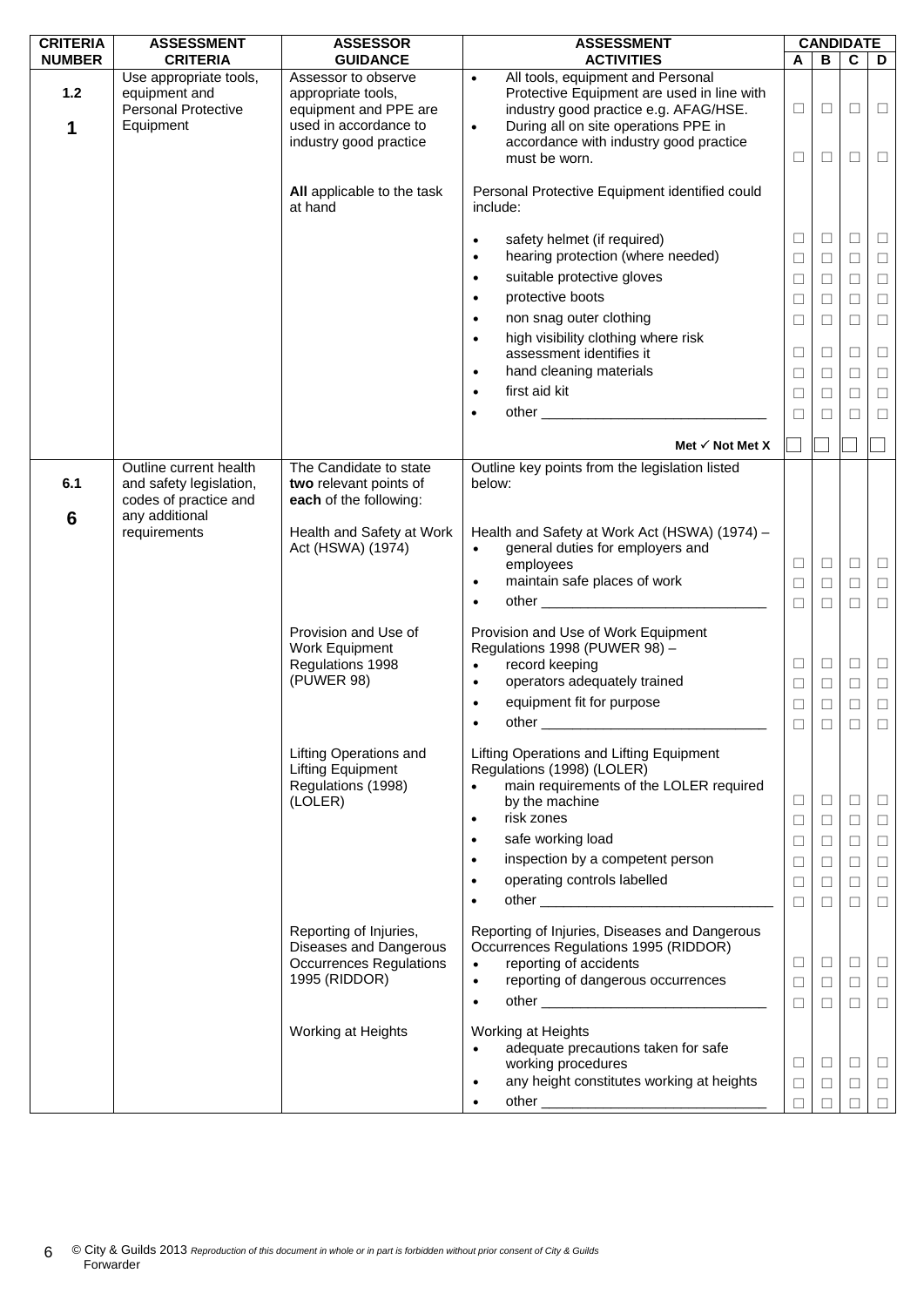| <b>CRITERIA</b>        | <b>ASSESSMENT</b>                                                                                             | <b>ASSESSOR</b>                                                                                                                                       | <b>ASSESSMENT</b>                                                                                                                                                                                                                                                                                                                                                                                                 |                                                     |                                                          | <b>CANDIDATE</b>                                                   |                                                                    |
|------------------------|---------------------------------------------------------------------------------------------------------------|-------------------------------------------------------------------------------------------------------------------------------------------------------|-------------------------------------------------------------------------------------------------------------------------------------------------------------------------------------------------------------------------------------------------------------------------------------------------------------------------------------------------------------------------------------------------------------------|-----------------------------------------------------|----------------------------------------------------------|--------------------------------------------------------------------|--------------------------------------------------------------------|
| <b>NUMBER</b>          | <b>CRITERIA</b>                                                                                               | <b>GUIDANCE</b>                                                                                                                                       | <b>ACTIVITIES</b>                                                                                                                                                                                                                                                                                                                                                                                                 | A                                                   | В                                                        | $\mathbf c$                                                        | D                                                                  |
| 6.1 cont               |                                                                                                               | <b>Control of Substances</b><br>Hazardous to Health<br>(COSHH) Regulations<br>(2002)<br>State two sources of<br>industry good practice<br>information | Control of Substances Hazardous to Health<br>(COSHH) Regulations (2002)<br>correct PPE to be identified<br>$\bullet$<br>correct storage and application<br>$\bullet$<br>disposal<br>$\bullet$<br>$\bullet$<br><b>Industry Good Practice</b><br>Arboriculture Forestry Advisory Group<br>$\bullet$<br>(AFAG) information<br>Health and safety in forestry<br>$\bullet$<br>Forest and water guidelines<br>$\bullet$ | $\Box$<br>$\Box$<br>□<br>$\Box$<br>□<br>□<br>$\Box$ | $\Box$<br>$\Box$<br>⊔<br>$\Box$<br>$\Box$<br>□<br>$\Box$ | $\Box$<br>$\Box$<br>$\Box$<br>$\Box$<br>$\Box$<br>$\Box$<br>$\Box$ | $\Box$<br>$\Box$<br>$\Box$<br>$\Box$<br>$\Box$<br>$\Box$<br>$\Box$ |
|                        |                                                                                                               | State two factors of lone<br>working                                                                                                                  | Operators manual<br>$\bullet$<br>Lone working<br>effective communication system<br>$\bullet$<br>fail to safe system<br>$\bullet$<br>reporting in times<br>$\bullet$                                                                                                                                                                                                                                               | □<br>Ш<br>□<br>Ш                                    | □<br>⊔<br>$\Box$<br>□                                    | $\Box$<br>□<br>$\Box$<br>□                                         | $\Box$<br>Ц<br>$\Box$<br>$\Box$                                    |
|                        |                                                                                                               | State two procedures to<br>be followed when machine<br>contacts power line                                                                            | Line contact possible procedures:<br>where possible, drive away to safe area<br>$\bullet$<br>if safe, stay in machine and contact power<br>$\bullet$<br>company/supervisor<br>jump from machine, bunny hop as far as<br>$\bullet$<br>possible                                                                                                                                                                     | $\Box$<br>$\Box$<br>□                               | □<br>$\Box$<br>□                                         | $\Box$<br>$\Box$<br>□                                              | $\Box$<br>$\Box$<br>$\Box$                                         |
|                        |                                                                                                               | State four factors<br>regarding working near<br>power lines                                                                                           | Power lines<br>designated crossing point (goal posts)<br>$\bullet$<br>liaison with power companies<br>$\bullet$<br>site maps<br>$\bullet$<br><b>AFAG</b><br>$\bullet$<br>electricity at work<br>$\bullet$<br>$\bullet$                                                                                                                                                                                            | Ш<br>$\Box$<br>□<br>$\Box$<br>□<br>□                | ⊔<br>$\Box$<br>□<br>□<br>□<br>□                          | □<br>$\Box$<br>$\Box$<br>$\Box$<br>$\Box$<br>$\Box$                | ⊔<br>$\Box$<br>$\Box$<br>$\Box$<br>$\Box$<br>$\Box$                |
|                        |                                                                                                               |                                                                                                                                                       | Met $\checkmark$ Not Met X                                                                                                                                                                                                                                                                                                                                                                                        |                                                     |                                                          |                                                                    |                                                                    |
| 6.3<br>$6\phantom{1}6$ | Describe the types of<br>records that may be<br>required for<br>management and<br>legislative<br>requirements | The Candidate to state<br>two types of record<br>keeping to meet PUWER                                                                                | Records:<br>logbook<br>$\bullet$<br>service logbook<br>$\bullet$<br>time sheet<br>$\bullet$<br>maintenance schedule<br>$\bullet$<br>$\bullet$<br>Met $\checkmark$ Not Met X                                                                                                                                                                                                                                       | ⊔<br>$\Box$<br>⊔<br>$\Box$<br>□                     | ⊔<br>$\Box$<br>□<br>□<br>П                               | ⊔<br>$\Box$<br>$\Box$<br>$\Box$<br>□                               | ⊔<br>$\Box$<br>$\Box$<br>$\Box$<br>□                               |
|                        | State why it is important                                                                                     | State One                                                                                                                                             | Importance of communication could include:                                                                                                                                                                                                                                                                                                                                                                        |                                                     |                                                          |                                                                    |                                                                    |
| 6.2<br>6               | to maintain good<br>communication and<br>team work within the<br>working environment                          |                                                                                                                                                       | health and safety<br>$\bullet$<br>site planning/co-ordination<br>$\bullet$<br>$\bullet$<br>Met $\checkmark$ Not Met X                                                                                                                                                                                                                                                                                             | □<br>$\Box$<br>⊔                                    | ⊔<br>$\Box$<br>П                                         | □<br>$\Box$<br>□                                                   | ⊔<br>$\Box$<br>□                                                   |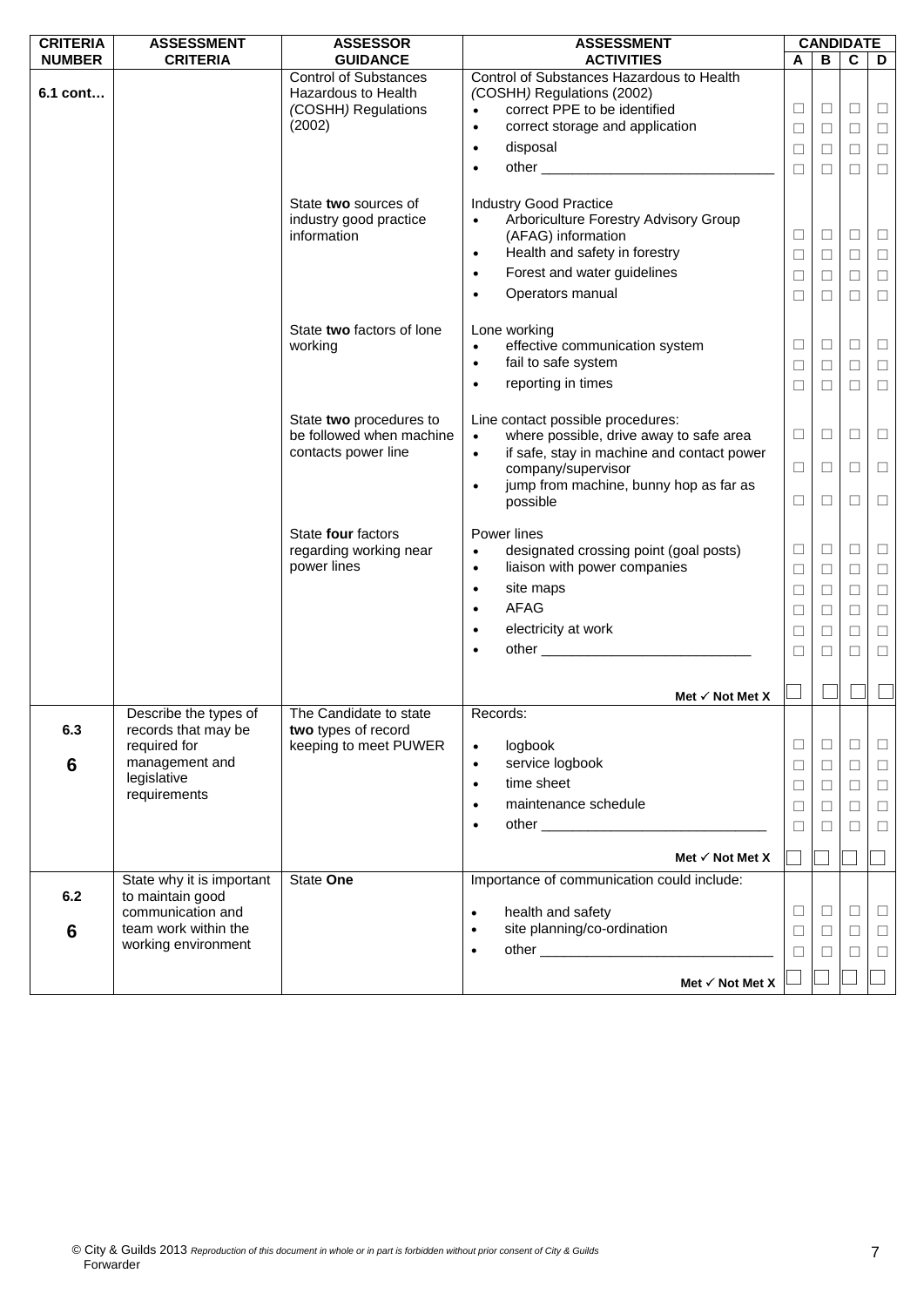| <b>CRITERIA</b>  | <b>ASSESSMENT</b>                                   | <b>ASSESSOR</b>                                   | <b>ASSESSMENT</b>                                                                           |        |        | <b>CANDIDATE</b> |        |
|------------------|-----------------------------------------------------|---------------------------------------------------|---------------------------------------------------------------------------------------------|--------|--------|------------------|--------|
| <b>NUMBER</b>    | <b>CRITERIA</b>                                     | <b>GUIDANCE</b>                                   | <b>ACTIVITIES</b>                                                                           | A      | В      | $\mathbf c$      | D      |
| 2.1              | Carry out pre and post-<br>start checks to test all | Assessor to observe<br>candidate carrying out the | Pre and post start checks on machine according<br>to the operators handbook and to include: |        |        |                  |        |
|                  | operating functions of                              | pre and post start checks                         |                                                                                             |        |        |                  |        |
| $\boldsymbol{2}$ | the equipment                                       | of the machine                                    | machine on level ground<br>$\bullet$                                                        | □      | □      | $\Box$           | $\Box$ |
|                  |                                                     |                                                   | ensure machine services in neutral and<br>$\bullet$                                         |        |        |                  |        |
|                  |                                                     | Candidate to comment on                           | lowered where applicable                                                                    | □      | □      | $\Box$           | $\Box$ |
|                  |                                                     | machines serviceability                           | engine stopped and key removed<br>$\bullet$                                                 | $\Box$ | $\Box$ | $\Box$           | $\Box$ |
|                  |                                                     | Assessor is to use their                          | check hydraulic oil<br>$\bullet$                                                            | □      | □      | $\Box$           | $\Box$ |
|                  |                                                     | own discretion as to                              | importance of cleanliness<br>$\bullet$                                                      | $\Box$ | $\Box$ | $\Box$           | $\Box$ |
|                  |                                                     | whether a seat belt/lap                           | seat, steering mechanism<br>$\bullet$                                                       | $\Box$ | $\Box$ | $\Box$           | $\Box$ |
|                  |                                                     | restraint is to be worn<br>during assessment      | operator seat restraint is functional (where<br>$\bullet$                                   | $\Box$ |        | $\Box$           |        |
|                  |                                                     |                                                   | applicable)<br>check operator protection systems<br>$\bullet$                               |        | $\Box$ | $\Box$           | $\Box$ |
|                  |                                                     |                                                   | check relevant access and egress points<br>$\bullet$                                        | $\Box$ | □      |                  | $\Box$ |
|                  |                                                     |                                                   | check pin bush wear and security                                                            | $\Box$ | $\Box$ | $\Box$           | $\Box$ |
|                  |                                                     |                                                   | $\bullet$                                                                                   | □      | □      | $\Box$           | $\Box$ |
|                  |                                                     |                                                   | check for cracks/fatigue<br>$\bullet$                                                       | $\Box$ | $\Box$ | $\Box$           | $\Box$ |
|                  |                                                     |                                                   | check for hydraulic leaks<br>$\bullet$                                                      | $\Box$ | $\Box$ | $\Box$           | $\Box$ |
|                  |                                                     |                                                   | security of components<br>$\bullet$                                                         | □      | □      | $\Box$           | $\Box$ |
|                  |                                                     |                                                   | check safety decals<br>$\bullet$                                                            | □      | $\Box$ | $\Box$           | $\Box$ |
|                  |                                                     |                                                   | LOLER certificate (if required)<br>$\bullet$                                                | □      | □      | $\Box$           | $\Box$ |
|                  |                                                     |                                                   | hydraulic radiator<br>$\bullet$                                                             | $\Box$ | $\Box$ | $\Box$           | $\Box$ |
|                  |                                                     |                                                   | grease where and when appropriate<br>$\bullet$                                              | □      | $\Box$ | $\Box$           | $\Box$ |
|                  |                                                     | Check security of loader<br>to base               | bolts cracks leaks<br>$\bullet$                                                             |        |        |                  |        |
|                  |                                                     | Check security of loader                          |                                                                                             | ⊔      | ⊔      | $\Box$           | $\Box$ |
|                  |                                                     | attachment                                        | bolts cracks<br>$\bullet$                                                                   | □      | Ш      | $\Box$           | $\Box$ |
|                  |                                                     | Check attachment                                  | security<br>$\bullet$                                                                       | $\Box$ | $\Box$ | $\Box$           | $\Box$ |
|                  |                                                     |                                                   | condition<br>$\bullet$                                                                      | □      | □      | $\Box$           | $\Box$ |
|                  |                                                     |                                                   | hydraulic leaks<br>$\bullet$                                                                | □      | $\Box$ | $\Box$           | $\Box$ |
|                  |                                                     |                                                   | pin and bushes<br>$\bullet$                                                                 | $\Box$ | □      | $\Box$           | $\Box$ |
|                  |                                                     |                                                   | pipe work<br>$\bullet$                                                                      | □      | Ш      | $\Box$           | $\Box$ |
|                  |                                                     |                                                   | guarding<br>$\bullet$                                                                       | □      | $\Box$ | $\Box$           | $\Box$ |
|                  |                                                     | Maintenance of forwarder                          | Chassis/Frame                                                                               |        |        |                  |        |
|                  |                                                     |                                                   | cracks<br>$\bullet$                                                                         | $\Box$ | $\Box$ | $\Box$           | $\Box$ |
|                  |                                                     |                                                   | pin security<br>$\bullet$                                                                   | $\Box$ | $\Box$ | $\Box$           | $\Box$ |
|                  |                                                     |                                                   | bushes<br>$\bullet$                                                                         | ⊔      | Ш      | □                | □      |
|                  |                                                     |                                                   | cylinders<br>$\bullet$                                                                      | □      | □      | $\Box$           | $\Box$ |
|                  |                                                     | Assessor to observe                               | attachment<br>$\bullet$                                                                     | □      | ⊔      | $\Box$           | □      |
|                  |                                                     | candidate adhering to                             | loose or broken bolts<br>$\bullet$                                                          | $\Box$ | $\Box$ | $\Box$           | $\Box$ |
|                  |                                                     | environmental best<br>practice and COSHH          | cables and connections<br>$\bullet$                                                         | □      | □      | $\Box$           | $\Box$ |
|                  |                                                     | regulations                                       | guarding<br>$\bullet$                                                                       | □      | $\Box$ | $\Box$           | $\Box$ |
|                  |                                                     |                                                   | Hydraulic hoses                                                                             |        |        |                  |        |
|                  |                                                     |                                                   | leaks<br>$\bullet$                                                                          | □      | $\Box$ | $\Box$           | $\Box$ |
|                  |                                                     |                                                   | cracks<br>$\bullet$                                                                         | □      | □      | $\Box$           | $\Box$ |
|                  |                                                     |                                                   | cuts<br>$\bullet$                                                                           | □      | ⊔      | □                | □      |
|                  |                                                     |                                                   | abrasions<br>$\bullet$                                                                      | □      | $\Box$ | $\Box$           | $\Box$ |
|                  |                                                     |                                                   | security<br>$\bullet$                                                                       | □      | ⊔      | $\Box$           | $\Box$ |
|                  |                                                     |                                                   | guarding<br>$\bullet$                                                                       | □      | $\Box$ | $\Box$           | $\Box$ |
|                  |                                                     |                                                   | Environmental considerations                                                                |        |        |                  |        |
|                  |                                                     |                                                   | disposal<br>$\bullet$                                                                       | □      | □      | $\Box$           | □      |
|                  |                                                     |                                                   | storage of oils on site<br>$\bullet$                                                        | □      | □      | $\Box$           | $\Box$ |
|                  |                                                     |                                                   | spill kit mats used<br>$\bullet$                                                            | ⊔      |        | □                | $\Box$ |
|                  |                                                     |                                                   |                                                                                             |        |        |                  |        |
|                  |                                                     |                                                   | Met √ Not Met X                                                                             |        |        |                  |        |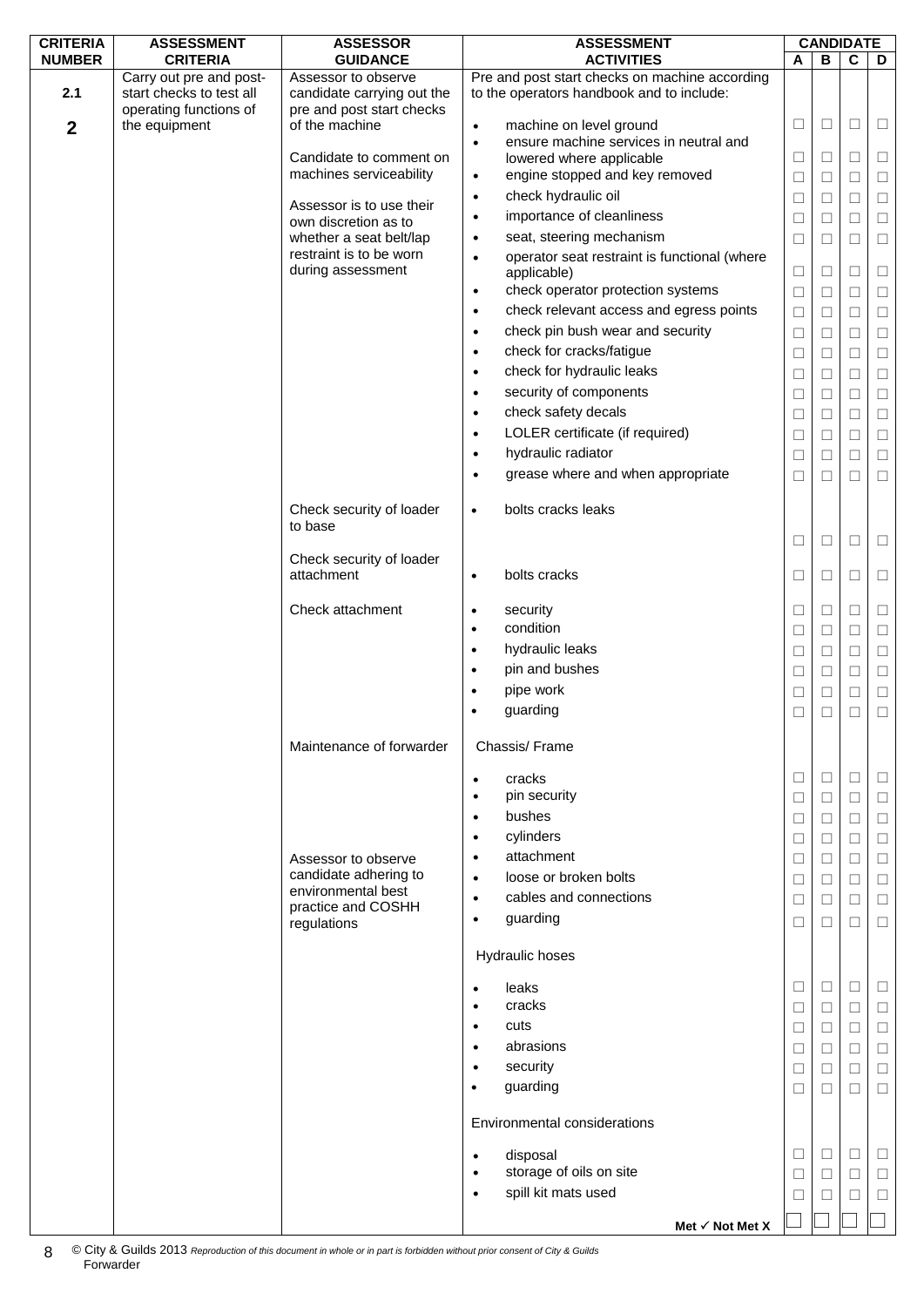| <b>CRITERIA</b>                | <b>ASSESSMENT</b>                                                                          | <b>ASSESSOR</b>                                        | <b>ASSESSMENT</b>                                                                                                                                                             |                                      |                                      | <b>CANDIDATE</b>                     |                                      |
|--------------------------------|--------------------------------------------------------------------------------------------|--------------------------------------------------------|-------------------------------------------------------------------------------------------------------------------------------------------------------------------------------|--------------------------------------|--------------------------------------|--------------------------------------|--------------------------------------|
| <b>NUMBER</b>                  | <b>CRITERIA</b>                                                                            | <b>GUIDANCE</b>                                        | <b>ACTIVITIES</b>                                                                                                                                                             | A                                    | B.                                   | $\mathbf c$                          | D                                    |
| 4.1<br>$\overline{\mathbf{4}}$ | State the safety<br>requirements, routine<br>and functional checks<br>required for machine | <b>All required</b>                                    | Level ground<br>all fluid levels can be accurately checked<br>$\bullet$<br>$\bullet$                                                                                          | $\Box$<br>$\Box$                     | $\Box$<br>$\Box$                     | $\Box$<br>$\Box$                     | $\Box$<br>$\Box$                     |
|                                | and operator protection                                                                    |                                                        | <b>Machine Services</b>                                                                                                                                                       |                                      |                                      |                                      |                                      |
|                                |                                                                                            |                                                        | security<br>$\bullet$<br>unauthorised third party operation<br>$\bullet$<br>$\bullet$                                                                                         | $\Box$<br>$\Box$<br>$\Box$           | $\Box$<br>$\Box$<br>$\Box$           | $\Box$<br>$\Box$<br>$\Box$           | $\Box$<br>$\Box$<br>$\Box$           |
|                                |                                                                                            |                                                        | Cleanliness                                                                                                                                                                   |                                      |                                      |                                      |                                      |
|                                |                                                                                            |                                                        | personal contamination<br>$\bullet$<br>system contamination<br>$\bullet$<br>$\bullet$                                                                                         | $\Box$<br>$\Box$<br>$\Box$           | $\Box$<br>$\Box$<br>□                | $\Box$<br>$\Box$<br>$\Box$           | $\Box$<br>$\Box$<br>$\Box$           |
|                                |                                                                                            |                                                        | Adjustment                                                                                                                                                                    |                                      |                                      |                                      |                                      |
|                                |                                                                                            |                                                        | ergonomics<br>$\bullet$<br>visibility<br>$\bullet$                                                                                                                            | ⊔<br>$\Box$                          | ⊔<br>$\Box$                          | $\Box$<br>$\Box$                     | $\Box$<br>$\Box$                     |
|                                |                                                                                            |                                                        | $\bullet$<br>Restraint systems                                                                                                                                                | $\Box$                               | $\Box$                               | $\Box$                               | $\Box$                               |
|                                |                                                                                            |                                                        | personal safety<br>$\bullet$                                                                                                                                                  | $\Box$                               | □                                    | $\Box$                               | $\Box$                               |
|                                |                                                                                            |                                                        | HSE requirement<br>$\bullet$                                                                                                                                                  | $\Box$<br>$\Box$                     | □<br>$\Box$                          | $\Box$<br>$\Box$                     | $\Box$<br>$\Box$                     |
|                                |                                                                                            |                                                        | Operator protection systems                                                                                                                                                   |                                      |                                      |                                      |                                      |
|                                |                                                                                            |                                                        | roll over protective structure (ROPS)<br>$\bullet$<br>falling object protective structure FOPS)<br>$\bullet$<br>operator protection structure (OPS)<br>$\bullet$<br>$\bullet$ | $\Box$<br>$\Box$<br>$\Box$<br>$\Box$ | $\Box$<br>$\Box$<br>$\Box$<br>$\Box$ | $\Box$<br>$\Box$<br>$\Box$<br>$\Box$ | $\Box$<br>$\Box$<br>$\Box$<br>$\Box$ |
|                                |                                                                                            |                                                        | Access and Egress                                                                                                                                                             |                                      |                                      |                                      |                                      |
|                                |                                                                                            |                                                        | operator safety<br>$\bullet$<br><b>PUWER</b><br>$\bullet$<br>$\bullet$                                                                                                        | □<br>□<br>$\Box$                     | $\Box$<br>$\Box$<br>$\Box$           | $\Box$<br>$\Box$<br>$\Box$           | $\Box$<br>$\Box$<br>$\Box$           |
|                                |                                                                                            | Environmental<br>considerations                        | waste bagged and labelled<br>$\bullet$<br>licensed disposal<br>$\bullet$                                                                                                      | $\Box$<br>$\Box$                     | $\Box$<br>$\Box$                     | $\Box$<br>$\Box$                     | $\Box$<br>$\Box$                     |
|                                |                                                                                            |                                                        | recycle<br>$\bullet$<br>٠                                                                                                                                                     | $\Box$<br>$\Box$                     | □<br>$\Box$                          | $\Box$<br>$\Box$                     | $\Box$<br>$\Box$                     |
|                                |                                                                                            |                                                        | Met $\checkmark$ Not Met X                                                                                                                                                    |                                      |                                      |                                      |                                      |
| 5.2<br>5                       | State the implications of<br>terrain, ground<br>conditions, season,<br>weather and tree    | Describe factors to<br>consider when route<br>planning | Route planning may be achieved by assessing:<br>Terrain                                                                                                                       |                                      |                                      |                                      |                                      |
|                                | condition on planning<br>access routes and<br>driving the machine                          | One example from each                                  | roughness, slope<br>$\bullet$<br>$\bullet$                                                                                                                                    | $\Box$<br>$\Box$                     | □<br>$\Box$                          | $\Box$<br>$\Box$                     | $\Box$<br>$\Box$                     |
|                                |                                                                                            |                                                        | Ground conditions                                                                                                                                                             |                                      |                                      |                                      |                                      |
|                                |                                                                                            |                                                        | load to match ground conditions (ground<br>$\bullet$<br>bearing capacity)<br>$\bullet$                                                                                        | $\Box$<br>$\Box$                     | $\Box$<br>$\Box$                     | $\Box$<br>$\Box$                     | $\Box$<br>$\Box$                     |
|                                |                                                                                            |                                                        | Seasonal                                                                                                                                                                      |                                      |                                      |                                      |                                      |
|                                |                                                                                            |                                                        | winter, summer<br>$\bullet$<br>$\bullet$                                                                                                                                      | $\Box$<br>П                          | ப                                    | $\Box$<br>$\Box$                     | □<br>$\Box$                          |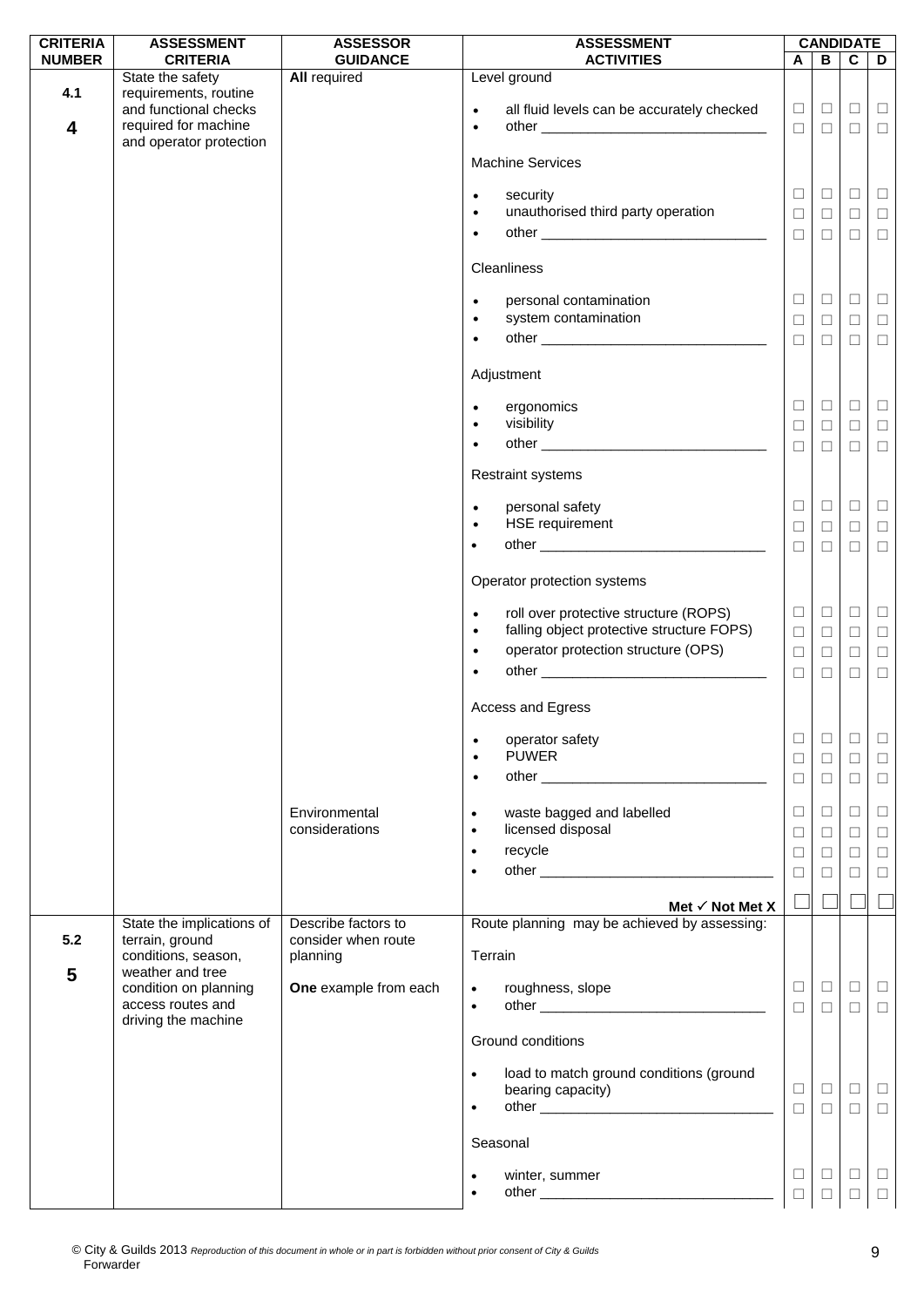| <b>CRITERIA</b> | <b>ASSESSMENT</b>                                                  | <b>ASSESSOR</b>                                        | <b>ASSESSMENT</b>                                                                                 |        | <b>CANDIDATE</b> |        |        |
|-----------------|--------------------------------------------------------------------|--------------------------------------------------------|---------------------------------------------------------------------------------------------------|--------|------------------|--------|--------|
| <b>NUMBER</b>   | <b>CRITERIA</b>                                                    | <b>GUIDANCE</b>                                        | <b>ACTIVITIES</b>                                                                                 | A      | В                | C      | D      |
| 5.2 cont        |                                                                    |                                                        | Tree species                                                                                      |        |                  |        |        |
|                 |                                                                    |                                                        | transport of brash from worked racks<br>$\bullet$                                                 | □      | $\Box$           | $\Box$ | $\Box$ |
|                 |                                                                    |                                                        | tree species relevant to brash availability<br>$\bullet$                                          | □      | □                | □      | $\Box$ |
|                 |                                                                    |                                                        | $\bullet$                                                                                         | $\Box$ | □                | $\Box$ | $\Box$ |
|                 |                                                                    |                                                        |                                                                                                   |        |                  |        |        |
|                 |                                                                    |                                                        | Met $\checkmark$ Not Met X                                                                        |        |                  |        |        |
| 5.1             | Describe safe driving<br>techniques that should<br>be used on site |                                                        | Importance of loader position and machine<br>stability                                            |        |                  |        |        |
| 5               |                                                                    | Three of each                                          | Loader position                                                                                   |        |                  |        |        |
|                 |                                                                    |                                                        | maintain the centre of gravity<br>$\bullet$                                                       | ⊔      | □                | □      | ш      |
|                 |                                                                    |                                                        | over reaching<br>$\bullet$                                                                        | $\Box$ | $\Box$           | $\Box$ | $\Box$ |
|                 |                                                                    |                                                        | over loading<br>$\bullet$                                                                         | $\Box$ | □                | $\Box$ | $\Box$ |
|                 |                                                                    |                                                        | slope/steep ground<br>$\bullet$                                                                   | □      | ⊔                | $\Box$ | $\Box$ |
|                 |                                                                    |                                                        | loader parking position<br>$\bullet$                                                              | □      | П                | □      | $\Box$ |
|                 |                                                                    |                                                        |                                                                                                   |        |                  |        |        |
|                 |                                                                    |                                                        | Machine stability                                                                                 |        |                  |        |        |
|                 |                                                                    |                                                        | use of legs (if fitted)<br>$\bullet$                                                              | $\Box$ | □                | □      | ш      |
|                 |                                                                    |                                                        | oscillation lock<br>$\bullet$                                                                     | □      | ⊔                | $\Box$ | $\Box$ |
|                 |                                                                    |                                                        | ballast of tyres/traction aids<br>$\bullet$                                                       | $\Box$ | $\Box$           | $\Box$ | $\Box$ |
|                 |                                                                    |                                                        | ground condition<br>$\bullet$                                                                     | $\Box$ | $\Box$           | $\Box$ | $\Box$ |
|                 |                                                                    | Four methods                                           | Safe driving techniques may be applied by<br>correct gear selection and engine speed<br>$\bullet$ | $\Box$ | $\Box$           | □      | $\Box$ |
|                 |                                                                    |                                                        | route selection and planning<br>$\bullet$                                                         | $\Box$ | $\Box$           | $\Box$ | $\Box$ |
|                 |                                                                    |                                                        | patching and brash matt repair<br>$\bullet$                                                       | $\Box$ | □                | $\Box$ | $\Box$ |
|                 |                                                                    |                                                        | appropriate use of difflock (if applicable)<br>$\bullet$                                          | $\Box$ | $\Box$           | $\Box$ | $\Box$ |
|                 |                                                                    |                                                        | appropriate use of traction aids (if<br>$\bullet$                                                 |        |                  |        |        |
|                 |                                                                    |                                                        | applicable)                                                                                       | □      | ⊔                | □      | $\Box$ |
|                 |                                                                    |                                                        | appropriate use of steering drawbar (if<br>$\bullet$                                              |        |                  |        |        |
|                 |                                                                    |                                                        | applicable)<br>avoid standing crop<br>$\bullet$                                                   | Ш      | ⊔                | □      | $\Box$ |
|                 |                                                                    |                                                        | avoid overloading<br>$\bullet$                                                                    | $\Box$ | $\Box$           | $\Box$ | $\Box$ |
|                 |                                                                    |                                                        | load to match ground conditions<br>$\bullet$                                                      | $\Box$ | $\Box$           | $\Box$ | $\Box$ |
|                 |                                                                    |                                                        | $\bullet$                                                                                         | □      | □                | $\Box$ | $\Box$ |
|                 |                                                                    |                                                        |                                                                                                   | $\Box$ | □                | $\Box$ | $\Box$ |
|                 |                                                                    |                                                        | Met $\checkmark$ Not Met X                                                                        |        |                  |        |        |
| 5.4             | Discuss the capabilities<br>and limitations of the                 | <b>Four limitations</b>                                | Machine loader limitations may be assessed by                                                     |        |                  |        |        |
|                 | loader when loading                                                |                                                        | loader manufacturers guidance<br>$\bullet$                                                        | $\Box$ | $\Box$           | □      | □      |
| 5               | and unloading                                                      |                                                        | span diagram on loader<br>$\bullet$                                                               | □      | $\Box$           | $\Box$ | $\Box$ |
|                 |                                                                    |                                                        | lifting at short distances<br>$\bullet$                                                           | ⊔      | □                | □      | $\Box$ |
|                 |                                                                    |                                                        | machine stability<br>$\bullet$                                                                    | □      | $\Box$           | $\Box$ | $\Box$ |
|                 |                                                                    |                                                        | over extending<br>$\bullet$                                                                       | □      | □                | $\Box$ | □      |
|                 |                                                                    |                                                        | traction aids/extra weight<br>$\bullet$                                                           | $\Box$ | $\Box$           | $\Box$ | $\Box$ |
|                 |                                                                    |                                                        | $\bullet$                                                                                         | □      | $\Box$           | $\Box$ | $\Box$ |
|                 |                                                                    | The Candidate to explain<br>the controls of the loader | The function and setting of the following controls:                                               |        |                  |        |        |
|                 |                                                                    |                                                        | engine speed control<br>$\bullet$                                                                 | Ш      | ⊔                | ⊔      | ⊔      |
|                 |                                                                    |                                                        | stop control<br>$\bullet$                                                                         | □      | $\Box$           | $\Box$ | $\Box$ |
|                 |                                                                    |                                                        | check function of emergency stop<br>$\bullet$                                                     | □      | $\Box$           | $\Box$ | $\Box$ |
|                 |                                                                    |                                                        | PTO lever engagement and speed range<br>$\bullet$<br>selector (if applicable)                     | Ш      | ⊔                | □      | □      |
|                 |                                                                    |                                                        | oscillating lock and remote braking device<br>$\bullet$                                           |        |                  |        |        |
|                 |                                                                    |                                                        | (if applicable)                                                                                   | Ш      | ⊔                | □      | ⊔      |
|                 |                                                                    |                                                        | hydraulic control decals<br>$\bullet$                                                             | $\Box$ | $\Box$           | $\Box$ | $\Box$ |
|                 |                                                                    |                                                        | height restriction devices (if applicable)<br>$\bullet$                                           | □      | $\Box$           | $\Box$ | $\Box$ |
|                 |                                                                    |                                                        | load monitor (if applicable)<br>$\bullet$                                                         | $\Box$ | $\Box$           | $\Box$ | $\Box$ |
|                 |                                                                    |                                                        | other controls provided<br>$\bullet$                                                              | □      | $\Box$           | $\Box$ | □      |
|                 |                                                                    |                                                        | external services<br>$\bullet$                                                                    | □      | □                | $\Box$ | $\Box$ |
|                 |                                                                    |                                                        | lights, horn and any safety warning device                                                        |        |                  |        |        |
|                 |                                                                    |                                                        | (where applicable)                                                                                | □      |                  | $\Box$ | □      |

© City & Guilds 2013 *Reproduction of this document in whole or in part is forbidden without prior consent of City & Guilds*  Forwarder 10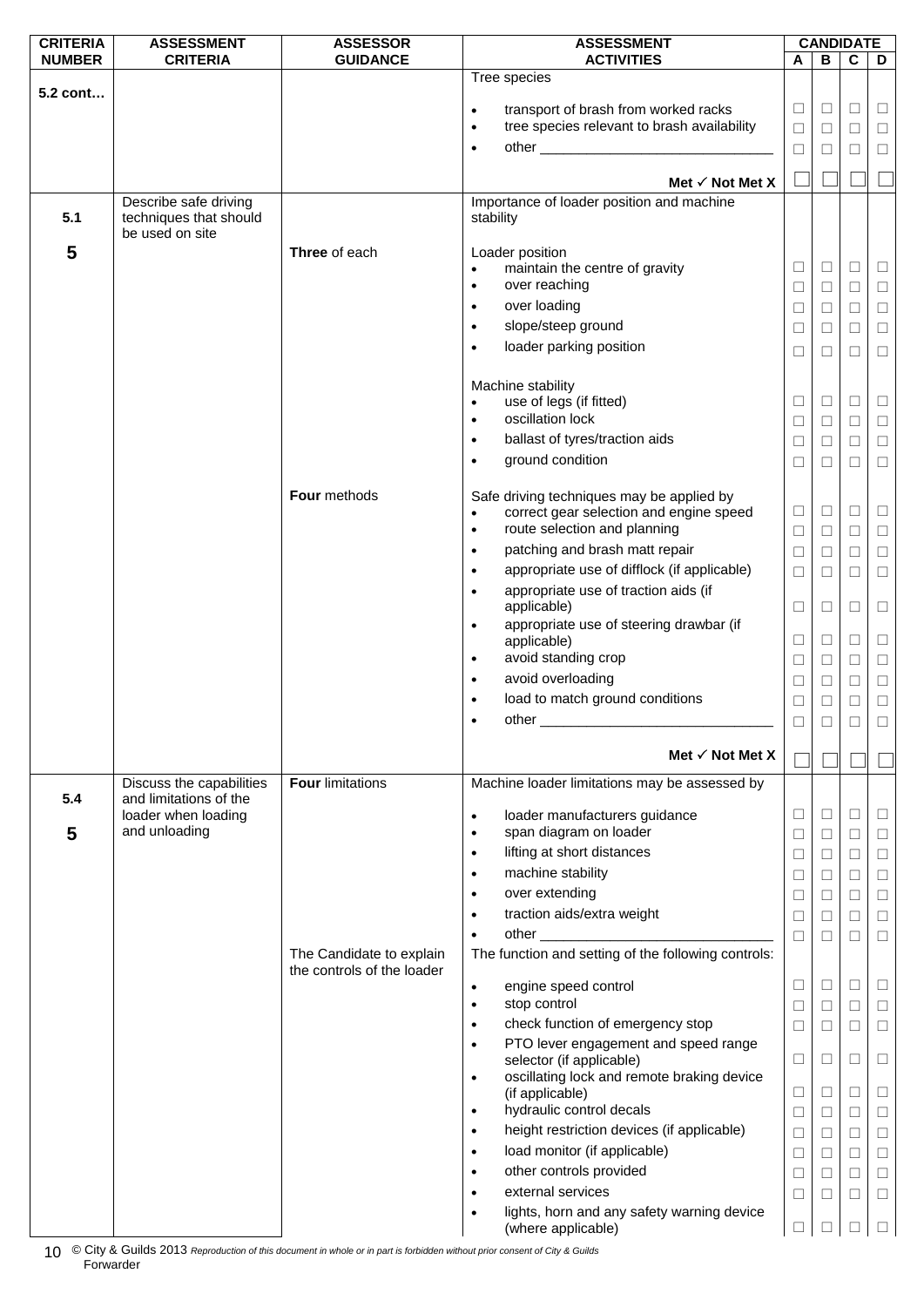| <b>CRITERIA</b>  | <b>ASSESSMENT</b>                              | <b>ASSESSOR</b>                                   | <b>ASSESSMENT</b>                                                          |        |        | <b>CANDIDATE</b> |        |
|------------------|------------------------------------------------|---------------------------------------------------|----------------------------------------------------------------------------|--------|--------|------------------|--------|
| <b>NUMBER</b>    | <b>CRITERIA</b>                                | <b>GUIDANCE</b>                                   | <b>ACTIVITIES</b>                                                          | A      | B      | $\mathbf c$      | D      |
| 5.4 cont…        |                                                | State the instruments<br>inside the cab, what are | oil pressure gauge and oil filter warning<br>$\bullet$<br>lights           | $\Box$ | □      | $\Box$           | $\Box$ |
|                  |                                                | they and how should they                          | other warning lights (as applicable)<br>$\bullet$                          | $\Box$ | □      | $\Box$           | $\Box$ |
|                  |                                                | be interpreted                                    |                                                                            |        |        |                  |        |
|                  |                                                | What action should be                             |                                                                            |        |        |                  |        |
|                  |                                                | taken in the event of a                           | refer to operators manual<br>$\bullet$                                     |        |        |                  |        |
|                  |                                                | warning light coming on                           |                                                                            | ⊔      | $\Box$ | □                | □      |
|                  |                                                |                                                   |                                                                            |        |        |                  |        |
|                  |                                                | What action should be                             | fire fighting system(s) tested (if fitted)<br>$\bullet$                    | $\Box$ | П      | $\Box$           | $\Box$ |
|                  |                                                | taken to maintain/check                           | fire extinguishers maintained, checked and<br>$\bullet$                    |        |        |                  |        |
|                  |                                                | the fire fighting system is                       | in date                                                                    | ⊔      | ⊔      | □                | ⊔      |
|                  |                                                | operational                                       | access and egress points in the event of an<br>$\bullet$                   |        |        |                  |        |
|                  |                                                |                                                   | emergency                                                                  | □      | □      | □                | $\Box$ |
|                  |                                                |                                                   | Met $\checkmark$ Not Met X                                                 |        |        |                  |        |
|                  | Describe how to                                |                                                   | Explain grading process                                                    |        |        |                  |        |
| 5.6              | segregate and grade                            |                                                   |                                                                            |        |        |                  |        |
|                  | produce to meet                                |                                                   | products stacked appropriate to log<br>$\bullet$                           |        |        |                  |        |
| 5                | required specification                         |                                                   | specification                                                              | $\Box$ | □      | $\Box$           | $\Box$ |
|                  |                                                |                                                   | planning of loading in relation to stacks at<br>$\bullet$                  |        |        |                  |        |
|                  |                                                |                                                   | road side                                                                  | □      | □      | □                | $\Box$ |
|                  |                                                |                                                   |                                                                            | $\Box$ | П      | $\Box$           | $\Box$ |
|                  |                                                |                                                   | Met $\checkmark$ Not Met X                                                 |        |        |                  |        |
|                  | Drive the machine on                           | Assessor to observe the                           | Candidate to drive or manoeuvre machine                                    |        |        |                  |        |
| 2.2              | site in a safe and                             | candidate drive the                               |                                                                            |        |        |                  |        |
|                  | effective way                                  | machine turning left and                          | safe access<br>$\bullet$                                                   | □      | □      | □                | $\Box$ |
|                  |                                                | right, reverse, park, switch                      | start in accordance with manufacturers<br>$\bullet$                        |        |        |                  |        |
| &                |                                                | off and exit                                      | recommendations                                                            | □      | ⊔      | □                | $\Box$ |
|                  |                                                |                                                   | appropriate gear selection<br>$\bullet$                                    | $\Box$ | $\Box$ | $\Box$           | $\Box$ |
| 2.3              | Manoeuvre the machine<br>on site in a safe and |                                                   | smoothness of take off<br>$\bullet$                                        | $\Box$ | □      | □                | $\Box$ |
|                  | effective way                                  |                                                   | drive in a straight line<br>$\bullet$                                      | $\Box$ | $\Box$ | $\Box$           | $\Box$ |
|                  |                                                |                                                   | left and right turn<br>$\bullet$                                           | $\Box$ | □      | □                | $\Box$ |
| $\boldsymbol{2}$ |                                                |                                                   | reverse<br>$\bullet$                                                       | □      | □      | $\Box$           | $\Box$ |
|                  |                                                |                                                   | appropriate speed for conditions<br>$\bullet$                              | $\Box$ | $\Box$ | $\Box$           | $\Box$ |
|                  |                                                |                                                   | appropriate use of brakes<br>$\bullet$                                     | $\Box$ | $\Box$ | $\Box$           | $\Box$ |
|                  |                                                |                                                   | parking brake applied and effective                                        |        |        |                  |        |
|                  |                                                |                                                   |                                                                            | $\Box$ | $\Box$ | $\Box$           | $\Box$ |
|                  |                                                |                                                   | stop in accordance with manufacturers<br>$\bullet$<br>recommendations      | ⊔      | ⊔      | □                | □      |
|                  |                                                |                                                   | safe egress<br>$\bullet$                                                   | ⊔      | □      | □                | □      |
|                  |                                                |                                                   |                                                                            |        |        |                  |        |
|                  |                                                |                                                   | Met $\checkmark$ Not Met X                                                 |        |        |                  |        |
|                  | Use machine to                                 |                                                   | All activities must be completed in a way which                            |        |        |                  |        |
| 3.1              | load/feed wood                                 |                                                   | protects the operator and those around them.                               |        |        |                  |        |
|                  | products                                       |                                                   |                                                                            |        |        |                  |        |
| 3                |                                                | Two loads extracted to<br>landing one of sawlogs  | Operator to load/unload both shortwood and                                 |        |        |                  |        |
|                  |                                                | and one load of                                   | logs:                                                                      |        |        |                  |        |
|                  |                                                | shortwood                                         | safely and efficiently<br>٠                                                | ⊔      | □      | □                | □      |
|                  |                                                |                                                   | grapple completely encloses product/s<br>$\bullet$                         | $\Box$ | □      | □                | $\Box$ |
|                  |                                                |                                                   | grapple parked when moving<br>$\bullet$                                    | $\Box$ | □      | □                | $\Box$ |
|                  |                                                |                                                   | load and unload when stationary<br>$\bullet$                               |        |        | $\Box$           |        |
|                  |                                                |                                                   | load to capacity                                                           | Ш      | □      |                  | $\Box$ |
|                  |                                                |                                                   | $\bullet$                                                                  | $\Box$ | $\Box$ | $\Box$           | $\Box$ |
|                  |                                                |                                                   | headboard adjusted to load height<br>$\bullet$                             | □      | □      | □                | $\Box$ |
|                  |                                                |                                                   | load constructed to maintain stability and<br>$\bullet$<br>visibility      |        |        |                  |        |
|                  |                                                |                                                   |                                                                            | □      | □      | □                | □      |
|                  |                                                |                                                   | timber aligned using headboard and ground<br>$\bullet$<br>or banging plate | $\Box$ | П      | □                | □      |
|                  |                                                |                                                   |                                                                            |        |        |                  |        |
|                  |                                                |                                                   | Met $\checkmark$ Not Met X                                                 |        |        |                  |        |
|                  | Grade products to                              | Assessor to observe                               | Operator to grade both shortwood and logs to                               |        |        |                  |        |
| 3.2              | facilitate subsequent                          |                                                   | site specification                                                         |        |        |                  |        |
|                  | handling, processing or                        |                                                   |                                                                            |        |        |                  |        |
| 3                | uplift for onward                              |                                                   |                                                                            |        |        |                  |        |
|                  | dispatch                                       |                                                   | Met $\checkmark$ Not Met X                                                 |        |        |                  |        |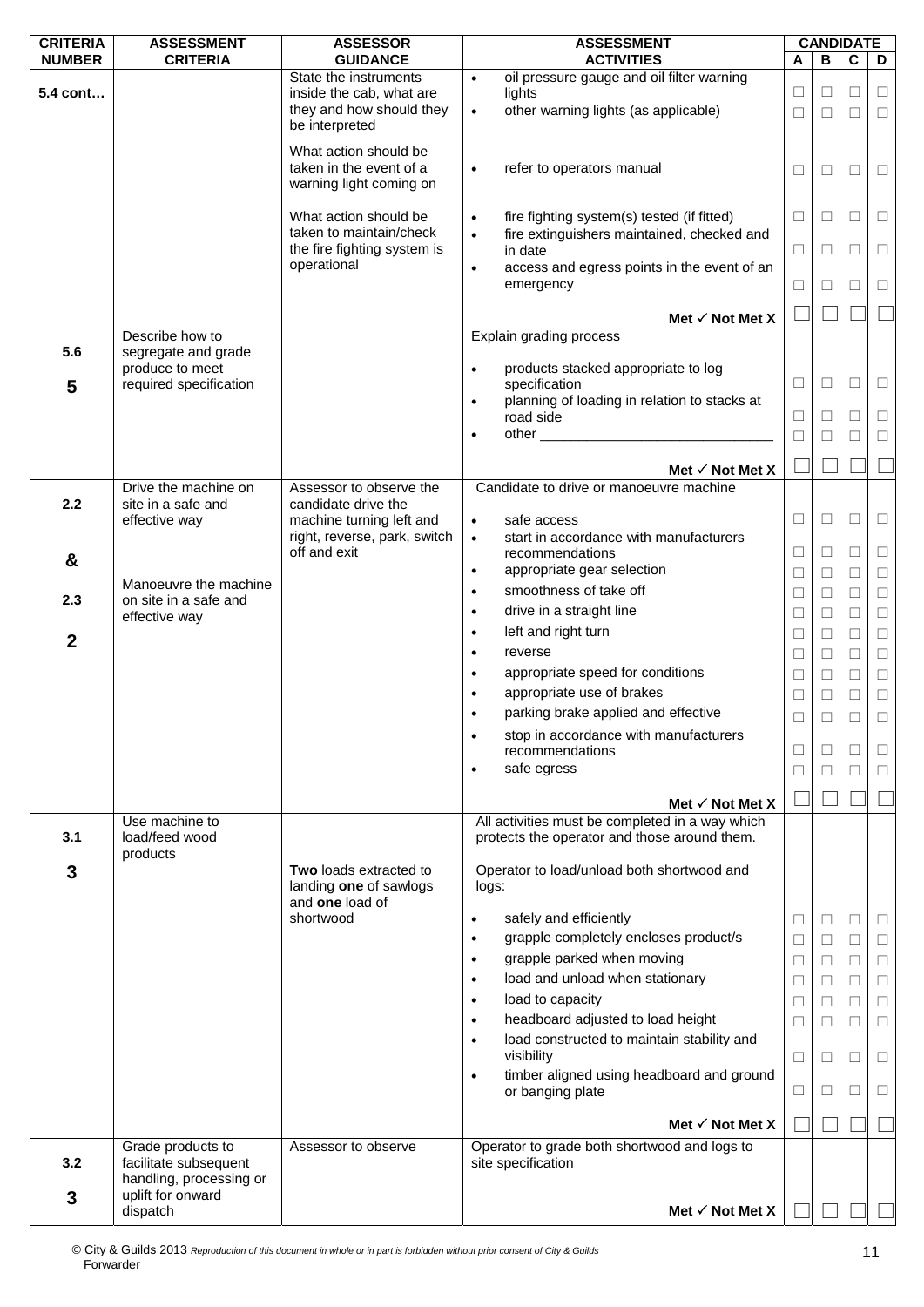| <b>CRITERIA</b> | <b>ASSESSMENT</b>                                                                     | <b>ASSESSOR</b>     | <b>ASSESSMENT</b>                                                                                                           |                  |                  | <b>CANDIDATE</b> |                  |
|-----------------|---------------------------------------------------------------------------------------|---------------------|-----------------------------------------------------------------------------------------------------------------------------|------------------|------------------|------------------|------------------|
| <b>NUMBER</b>   | <b>CRITERIA</b>                                                                       | <b>GUIDANCE</b>     | <b>ACTIVITIES</b>                                                                                                           | A                | в                | C                | D                |
| 3.3             | Separate products for<br>subsequent handling,<br>processing or uplift for             | Assessor to observe | Operator to separate both shortwood and logs to<br>site specification                                                       |                  |                  |                  |                  |
| 3               | onward dispatch                                                                       |                     | Met $\checkmark$ Not Met X                                                                                                  |                  |                  |                  |                  |
| 3.4             | Stack produce flush to a<br>safe and stable height<br>and condition                   | Assessor to observe | Candidate to use recognise industry guide lines<br>to complete stacking operation                                           |                  |                  |                  |                  |
| 3               |                                                                                       |                     | correct approach to landing<br>$\bullet$<br>suitability of landing use bearers<br>$\bullet$                                 | $\Box$<br>□      | $\Box$<br>□      | □<br>□           | $\Box$<br>$\Box$ |
|                 |                                                                                       |                     | correct distance and position from stack<br>$\bullet$                                                                       | $\Box$           | $\Box$           | $\Box$           | $\Box$           |
|                 |                                                                                       |                     | stack constructed in a progressive self-<br>$\bullet$<br>supporting manner<br>efficient use of loader<br>$\bullet$          | $\Box$<br>$\Box$ | $\Box$<br>$\Box$ | $\Box$<br>$\Box$ | $\Box$<br>$\Box$ |
|                 |                                                                                       |                     | stack height meets with industry guidance<br>$\bullet$<br>and follows site risk assessment                                  | □                | $\Box$           | П                | $\Box$           |
|                 |                                                                                       |                     | Met $\checkmark$ Not Met X                                                                                                  |                  |                  |                  |                  |
| 5.5             | Summarise safe<br>stacking heights,                                                   | Two methods         | Safe stacking may be implemented by                                                                                         |                  |                  |                  |                  |
|                 | stability of stacks and                                                               |                     | warning signs<br>$\bullet$                                                                                                  | □                | □                | □                | $\Box$           |
| 5               | signing requirements                                                                  |                     | risk assessment<br>$\bullet$                                                                                                | $\Box$           | $\Box$           | $\Box$           | $\Box$           |
|                 |                                                                                       |                     | barrier tape<br>$\bullet$                                                                                                   | □                | $\Box$           | $\Box$           | $\Box$           |
|                 |                                                                                       |                     | industry guidance<br>$\bullet$                                                                                              | □                | □                | $\Box$           | $\Box$           |
|                 |                                                                                       |                     | $\bullet$                                                                                                                   | П                | □                | □                | $\Box$           |
|                 |                                                                                       |                     | Met $\checkmark$ Not Met X                                                                                                  |                  |                  |                  |                  |
| 5.3             | Outline the implications<br>of extracting long logs,                                  | State two           | Outline the implication of pole length extraction                                                                           |                  |                  |                  |                  |
| 5               | poles or tree length<br>timber to forwarder                                           |                     | compatibility of machine to products lengths<br>$\bullet$<br>consider attachments<br>$\bullet$                              | $\Box$<br>□      | $\Box$<br>$\Box$ | $\Box$<br>П      | $\Box$<br>$\Box$ |
|                 | extraction                                                                            |                     | damage to centre joints<br>$\bullet$                                                                                        | $\Box$           | $\Box$           | $\Box$           | $\Box$           |
|                 |                                                                                       |                     | manoeuvrability<br>$\bullet$                                                                                                | $\Box$           | $\Box$           | $\Box$           | $\Box$           |
|                 |                                                                                       |                     | $\bullet$                                                                                                                   | $\Box$           | $\Box$           | $\Box$           | $\Box$           |
|                 |                                                                                       |                     |                                                                                                                             |                  |                  |                  |                  |
|                 |                                                                                       |                     | Met $\checkmark$ Not Met X                                                                                                  |                  |                  |                  |                  |
| 1.3             | Carry out work<br>specification in<br>accordance with                                 | Assessor to observe | All activities must be completed in a way<br>$\bullet$<br>which protects the operator and those<br>around them.             |                  |                  |                  |                  |
| 1               | relevant legislation,<br>industry good practice<br>and maintains health<br>and safety |                     | Met √ Not Met X                                                                                                             |                  |                  |                  |                  |
| 1.4             | Carry out work to<br>minimises<br>environmental damage                                | Assessor to observe | It is ensured that any possible<br>$\bullet$<br>environmental damage is minimised at all<br>times during on site operations |                  |                  |                  |                  |
| 1               |                                                                                       |                     | Met $\checkmark$ Not Met X                                                                                                  |                  |                  |                  |                  |